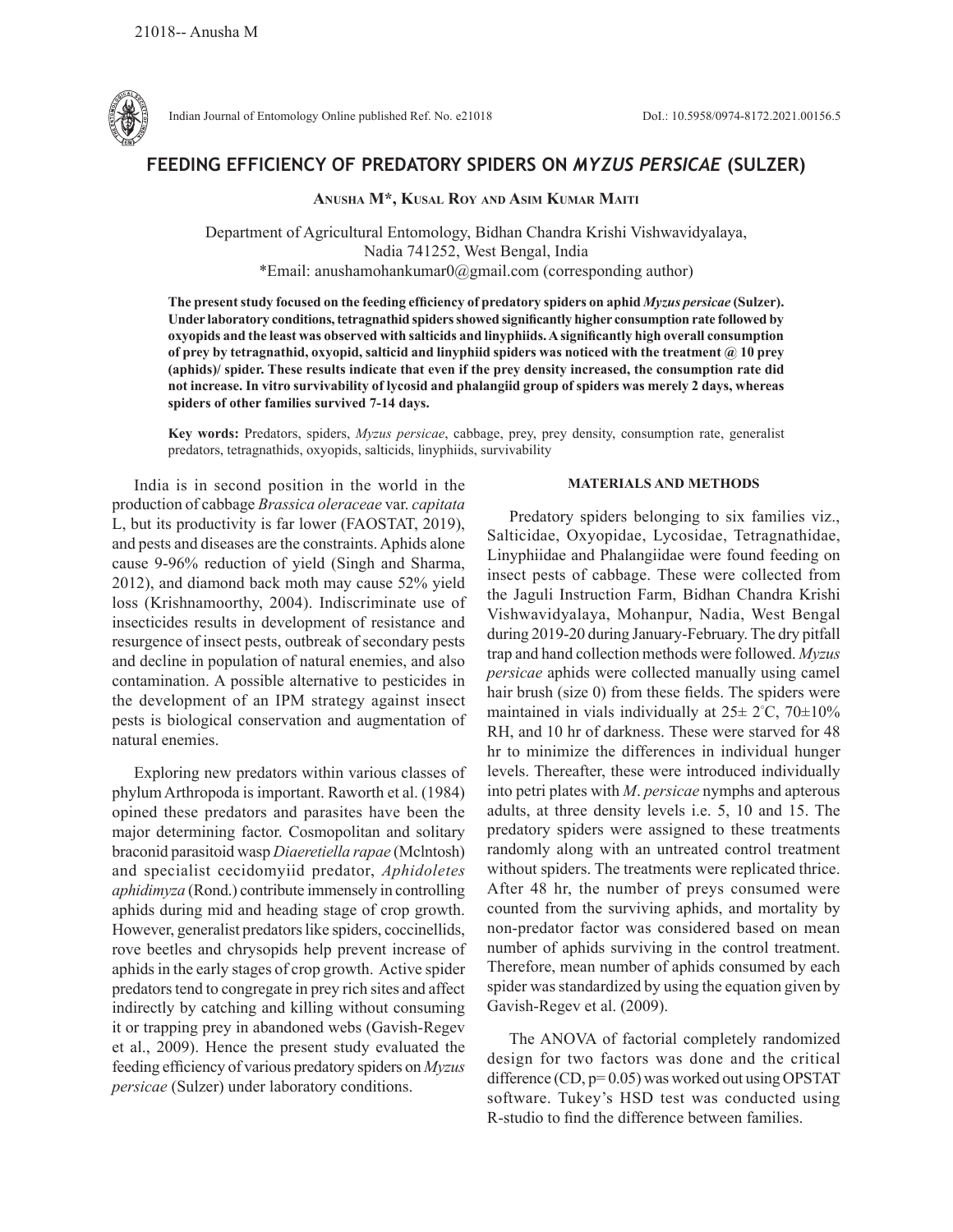## **RESULTS AND DISCUSSION**

Predatory spiders belonging to six families viz. Lycosidae (wolf spider), Oxyopidae (lynx spider), Salticidae (jumping spider), Tetragnathidae (long jawed spider), Linyphiidae (sheet weavers) and Phalangiidae were found feeding on insect pests of cabbage. Feeding efficiency of lycosid and phalangiid spiders could not be studied under laboratory conditions, because the spiders died within 24 hr of capture, while others survived for 7-14 days. In control, the live prey was  $5\pm$ 0,  $9.67 \pm 0.65$  and  $13.67 \pm 1.72$  at 5, 10 and 15 aphids/ spider prey density, respectively. These results reflect both the birth and non-predator inflicted mortality of aphids. This value was used to standardize the number of aphids in the other treatments. After 48 hr of introduction of spiders into prey containing petri plates, at prey density of 5 aphids/ spider, lowest feeding efficiency  $(4.67 \pm 0.65)$  was noticed with salticids and linyphiids, followed by tetragnathids  $(4 \pm 1.96)$ . In contrast, maximum feeding efficiency  $(3.33 \pm 1.72)$  was observed with oxyopids. However, at 10 and 15 aphids/ spider density few aphids  $(1.72 \pm 0.67)$  survived when tetragnathids were released. Least number of aphids  $(6.55 \pm 1.78)$  was consumed by salticids at 10 and at 15 aphids/ spider, and by linyphiids  $(15.73 \pm 0.71)$  (Table 1). Tukey's HSD test (p=0.05) revealed a significant mean difference of 3.55, 4.51 and 5.08 between feeding efficiency of tetragnathids vs oxyopids, salticids and linyphiids, respectively. No significant mean difference was observed between oxyopids, salticids, and linyphiids. These indicate a significant superiority of the tetragnathids as a promising predator of *M*. *persicae*. Low survival rate of aphid when tetragnathids were released indicates the better predation, showing its potential as biocontrol agent in cabbage.

The overall consumption of prey by oxyopids decreased as the prey density increased whereas, high consumption of prey by salticids and linyphiids was observed at density of 10 prey/ spider and low at density

Table 1. Feeding efficiency of predatory spiders on aphids

|                | No. of aphids alive |                 |                                                  |      |
|----------------|---------------------|-----------------|--------------------------------------------------|------|
| Families       | 5 aphids/           | $10$ aphids/    | $15$ aphids/                                     | Mean |
|                | spider              | spider          | spider                                           |      |
| Oxyopidae      |                     |                 | $3.33 \pm 1.72$ $7.93 \pm 0.67$ $12.80 \pm 1.89$ | 8.0  |
| Salticidae     | $4.67 \pm 0.65$     | $6.55 \pm 1.78$ | $15.73 \pm 1.43$                                 | 9.0  |
| Linyphiidae    | $4.67 \pm 0.65$     | $8.28 \pm 2.02$ | $15.73 \pm 0.71$                                 | 9.6  |
| Tetragnathidae | $4.00 \pm 1.96$     | $1.72 \pm 0.67$ | $7.68 \pm 2.48$                                  | 4.5  |
| Control        | $5.00 \pm 0.00$     | $9.67 \pm 0.65$ | $13.67 \pm 1.72$                                 | 9.4  |
| Mean           | 4.3                 | 6.8             | 13.1                                             |      |

of 15 prey/ spider. The overall consumption of prey by tetragnathids was high at prey density of 10 aphids/ spider and low at prey density of 5 aphids/ spider. The combined (all spiders) prey survival rate at density of 5, 10 and 15 aphids/ spider were 83.32, 61.20 and 86.60%, respectively (Fig. 1). A significantly more overall consumption of prey by all families of spiders was noticed at 10 prey/ spider. These results indicated that even if the prey density increased, the consumption rate did not increase.

Toft and Wise (1999) reported that aphids are the poor host to generalist predators, qualitatively. Hence, they prefer other food source for surviving. Mayntz and Toft (2001) reported that nutritionally balanced spiders consumed more aphids than imbalanced spiders. Availability of aphids as prey to ground spiders like lycosids and phalangiids is low and aphids are not the major component of their diet. These may be the reasons attributing to the poor survivability of lycosids and phalangiids under in-vitro conditions. Sherawat and Butt (2014) found no significant difference between feeding efficiency and ability to catch prey with lycosids and oxyopids. They also stated that although aphid diet had no influence on growth and development of spiders, it helps to maintain predator population (linyphiids and lycosids) under starved conditions. Harwood et al. (2004), Gavish-Regev et al. (2009) and Khan (2013) found higher feeding efficiency in linyphiids and lycosids than other spiders, whereas in this study tetragnathids showed significant difference with other spiders. Butt and Xaaceph (2015) reported that as prey densities increased, total search time and that as prey densities increased, total search time and search efficiency of oxyopids decreased but attack rate did not vary. They suggested that feeding strategy was affected by prey density and habitat which is in comparison with the present study i.e., different level prej aenomiec nieremoca, total center un